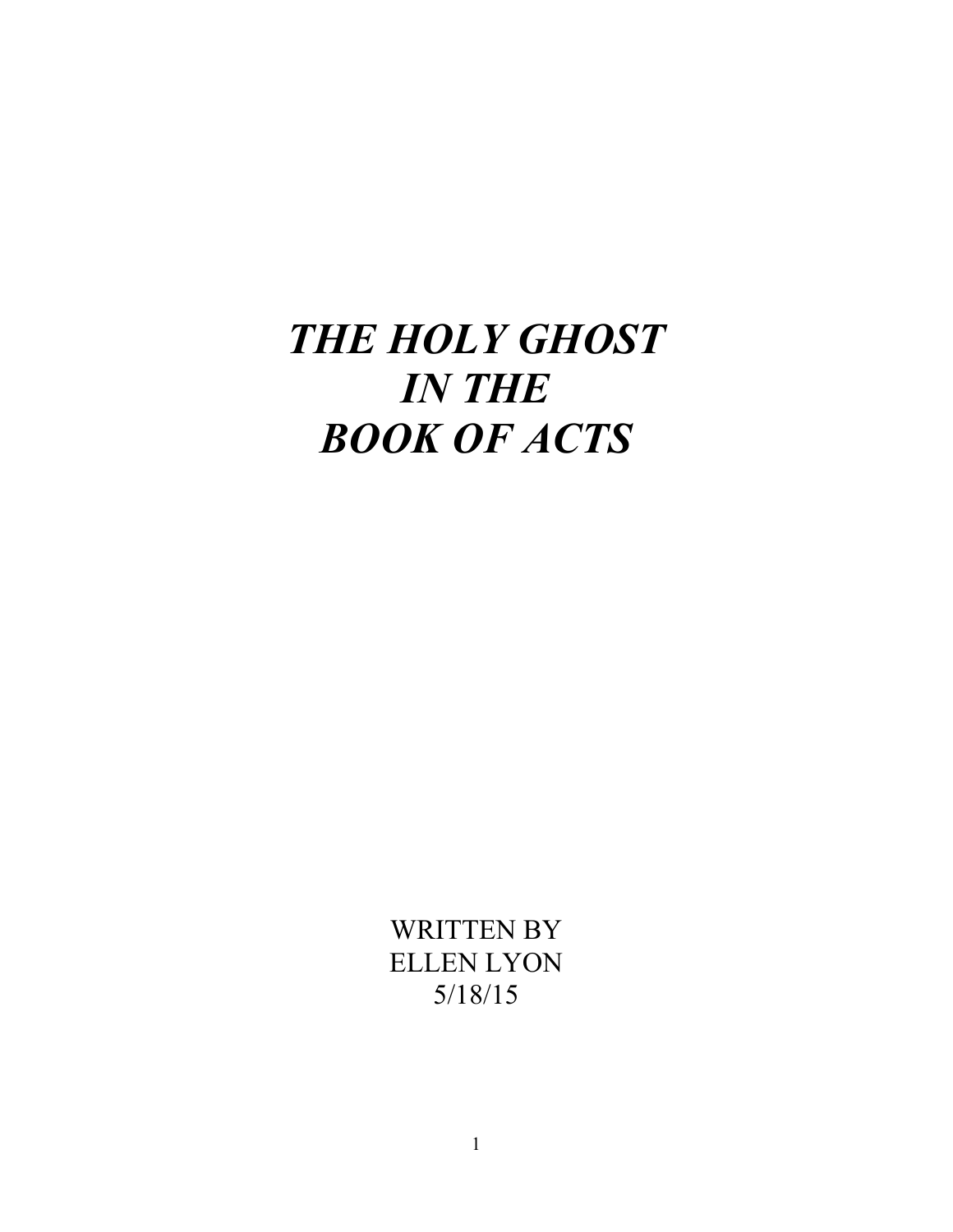#### INTRODUCTION

"In the beginning was the Word, and the Word was with God, and the Word was God. The same was I the beginning with God. All things were made by him; and without him was not any thing made that was made. In him was life; and the life was the light of men. And the light shineth in darkness; and the darkness comprehended it not. There was a man sent from God, whose name was John. The same came for a witness of the Light, that all men through him might believe. He was not that Light, but was sent to bear witness of that Light. That was the true Light, which lighteth every man that cometh into the world. He was in the world, and the world was made by him, and the world knew him not. He came unto his own, and his own received him not. But as many as received him, to them gave he power to become the sons of God, even to them that believe on his name: Which were born, not of blood, nor of the will of the flesh, nor of the will of man, but of God. And the Word was made flesh and dwelt among us (and we beheld his glory, the glory as of the only begotton of the Father,) full of grace and truth." John 1:1-14

Note this passage of Scripture from the book of John. It contains the summation of the will of

God for every believer, through revelation, to come to full knowledge and understanding of, the necessity to become born of God and at the same time, to become a son of God. The fact that recorded history tells us of this amazing One who walked the earth, gives credence to the fact that He had, and still has many followers, and rightly so. This following passage is a translation of the original historical documentation from the Works of Josephus, a first century Jewish historian. "His works are the principal source for the history of the Jews from the reign of Antiochus Epiphanes (B.C. 175-163) to the fall of Masada in A.D. 73, and therefore, are of incomparable value…" (Whiston 1987, ix)

"Now about this time, one Jesus, a wise man, if it be lawful to call him a man; for he was a doer of wonderful words, a teacher of such men as receive the truth with pleasure. He drew over to him both many of the Jews and many of the Gentiles also: -he was the Christ. And when Pilate, at the suggestion of the principal men among us, had condemned him to the cross, those that loved him at the first did not forsake him: for he appeared to them alive again *the third day, as the divine prophets had foretold them and ten thousand other* wonderful things concerning him" Whiston, 1987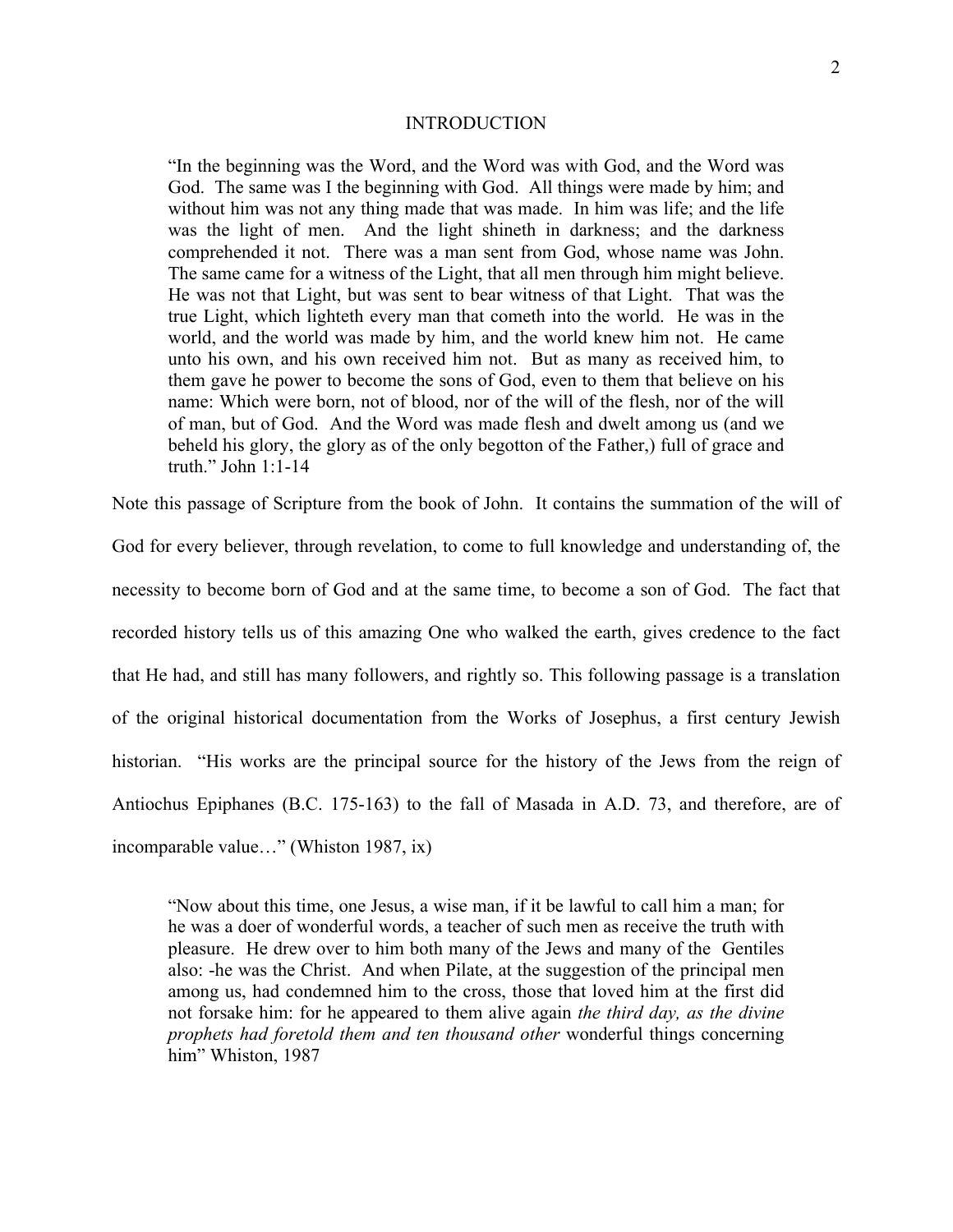"At the outset of His public ministry, Jesus claimed to be Messiah and to have the anointing of the Holy Spirit to empower His ministry. He did this by citing Isaiah 61:1-2 and claiming that it was fulfilled in Him that day: "The Spirit of the Lord is on me, because he has anointed me to preach good news to the poor. He has sent me to proclaim freedom for the prisoners and recovery of sight of the blind, to release the oppressed (Luke 4:18)" (Deffinbaugh, 2004)

Many of Jesus' instructions to his disciples involved the subject of the Holy Ghost. This Holy Ghost had already "performed an Old Testament ministry, but now his work was to introduce three completely new elements: It was to be universal. It was to be permanent. It was to be perfecting". (Wilmington 2011, 279)

This paper will bring in Old and New Testament Biblical references regarding the Holy Spirit, but will mainly focus on the book of Acts, Holy Spirit experiences as the culmination of the references. This will include prophecies regarding the initial outpouring and related verses that refer to God's Holy Spirit. We will examine: root word meanings that shed light on the subject; repetitions of words; Holy Spirit experiences; simile/metaphor use; parallel word and passage use; and allegorical and typology references that may be found in the Bible. This paper will be a thorough study of what exactly the Holy Spirit is, how it comes to take up residence inside of us, and what we can expect as we allow it to move through us, just like it did in the book of Acts.

#### WHAT IS THE HOLY SPIRIT?

Strong's Concordance shows us that holy comes from the Greek root word hagios which means set apart or sacred. By definition, if something is holy, it is set apart. Strong's expounds on this by letting us know that by being set apart, it is therefore "different from the world" because it is "like the Lord". We see a simile use of the word holy here, because, as we become like the Lord, we become holy as well. "Spirit" comes from the word pneuma which can also take on the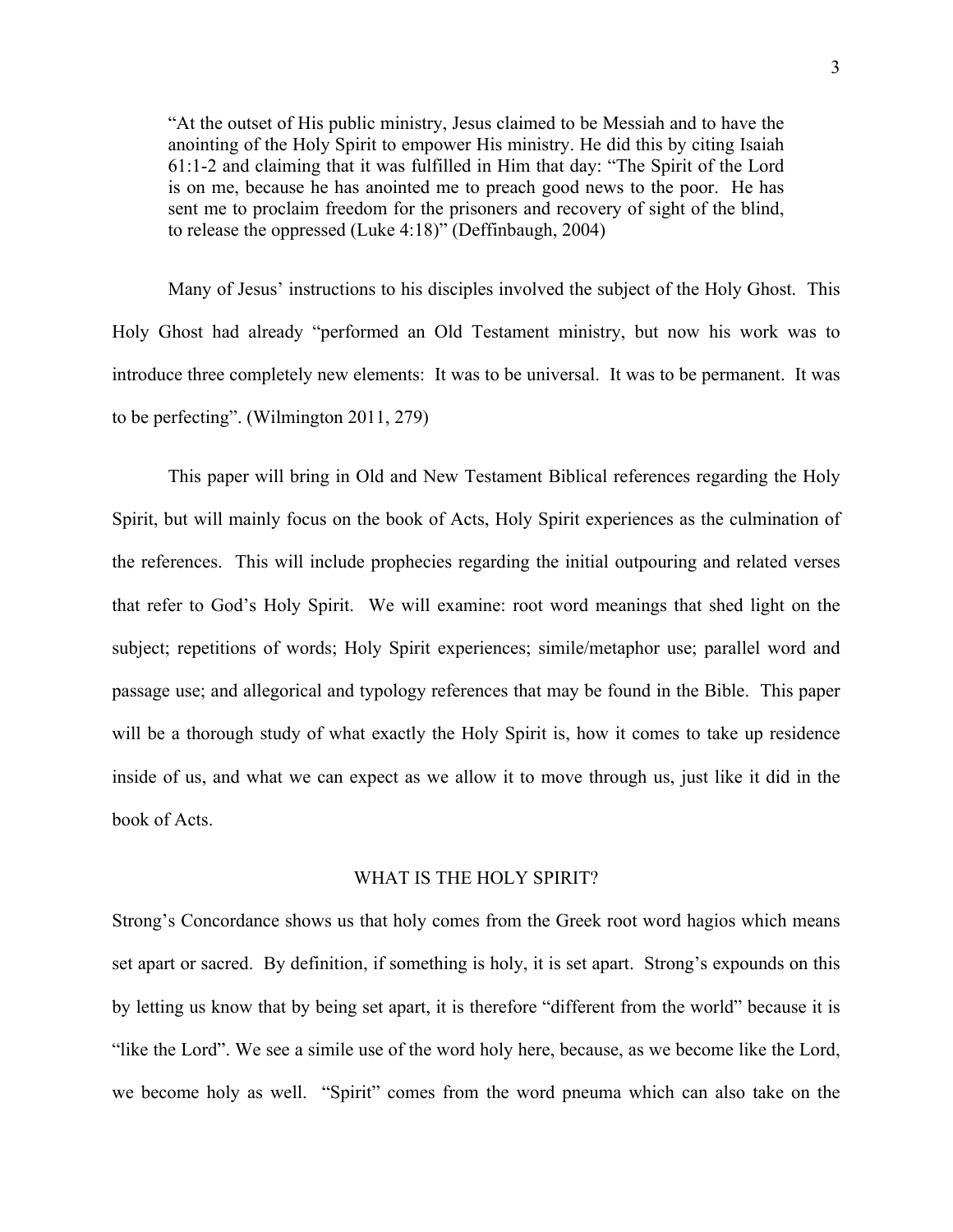meanings of wind or breath. The Holy Spirit therefore, through the ages, has been referred to metamorphically, as the breath of God. A Biblical parallel to the use of the word breath was when God breathed life into Adam, so He breathes spiritual, new life into those that call on Him and surrender their lives to Him. Another metaphor/simile we find in the Bible regarding the Holy Spirit is the tongues like as of fire which sat upon those receiving it in the book of Acts 2. There again, another Old Testament parallel with the uses of fire were God's ways of showing His people that He was present with them: Moses in the burning bush; His consummation of the Priest's accepted sacrifices in the tabernacle; and the pillar of fire by night when leading His people through the wilderness (Ex. 13:21) (Treece 1993, 36). His presence on the day of Pentecost was His way of showing them that He was still with them, and was accepting of them, into the His Kingdom of the spiritual realm. We know God, by His very loving nature, has different attributes that seek to connect with us as His creation. He: as Father, is our creator; as the Son, is our redemption; and as the Spirit, regenerates us from the fallen state of man, in other words, He recovers us from our sinful state that we were born with. It is the regeneration attribute of the Spirit that the focus of this paper purposes to address.

#### PURPOSE OF THE HOLY SPIRIT

When one has had the Spirit of God "fall" on them, by definition, it gives the inference and connotation of: inspiration, impulse and seize, along with taking possession of. Therefore, when the Holy Spirit fell on people in the Bible, it was actually God inspiring them to; go a certain direction, speak significant words to specified people and act in specifically directed ways. The Holy Spirit comes in and changes us to His nature, which is contrary to the nature we were born with. Galations 5:16 tells us "This I say then, walk in the Spirit, and ye shall not fulfil the lust of the flesh. For the flesh lusteth against the Spirit, and the Spirit against the flesh: and these are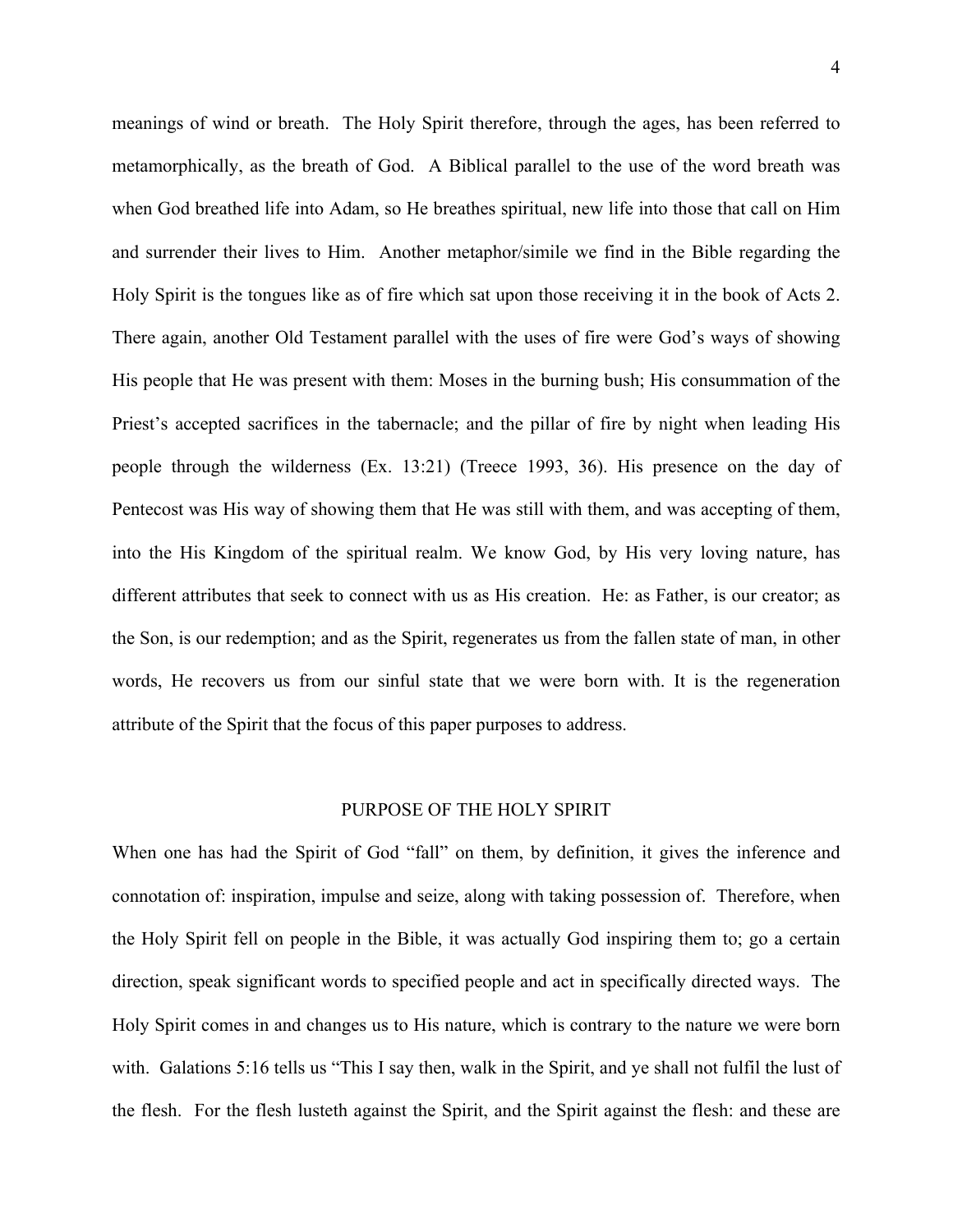contrary the one to the other: so that ye cannot do the things that ye would." Those with the Spirit of God residing inside them will: be different; act different; talk different; and have different values from those who do not have the Spirit of God living in them. By having the Holy Ghost, we are assured that we do indeed belong to God. For Romans 8:9 says "But ye are not in the flesh, but in the Spirit, if so be that the Spirit of God dwell in you. Now if any man have not the Spirit of Christ, he is none of his." Besides having this blessed assurance of God claiming us as His, there are numerous benefits of having the Holy Ghost that will be discussed later in this article. Before that, we need to look at the Old Testament prophecies that came full circle in the New Testament. They can be seen as parallel scriptures that have taken on new revelatory meaning by their use in the New Testament Church. They are not in any particular order, just charted to make a point that when God said something to the Old Testament prophets, He made sure to give credence to their significance by repeating them in a similar fashion, several hundred years later. There are numerous Old Testament prophecies alluding to the fact that God's Spirit would be poured out upon mankind at the time of His choosing, His designated and specified time. Prophets, holy men of God "spake, as they were moved by the Holy Ghost" (2 Pet 1:21). They were anointed of God when they brought forth the Scriptures, forth-telling the coming of the Spirit of the Lord upon man.

### Parallel Holy Ghost Prophecy Scriptures

### **Old Testament New Testament**

| "And I will give them one heart, and I will put a     | "For as much as ye are manifestly declared to be        |
|-------------------------------------------------------|---------------------------------------------------------|
| new spirit within you; and I will take the stony      | the epistle of Christ ministered by us, written not     |
| heart out of their flesh, and will give them an heart | with ink, but with the spirit of the living God; not    |
| of flesh:" $Ez$ 11:19                                 | in tables of stone, but in fleshy tables of the heart." |
|                                                       | 2 Cor 3:3                                               |
|                                                       |                                                         |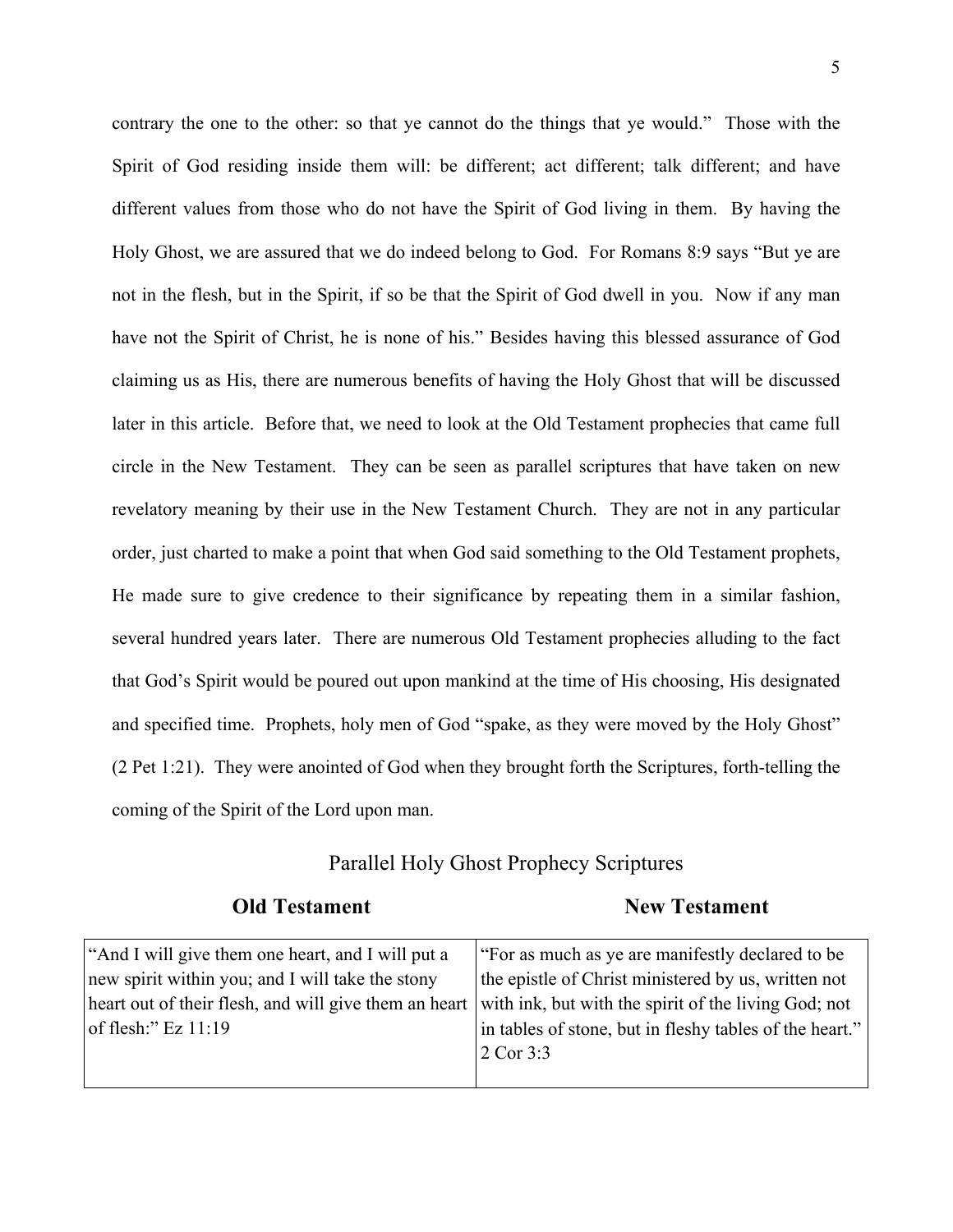| "Neither will I hide my face any more from them:                                                                                                                                                                     | "And they were all filled with the Holy Ghost, and                                                                                                                                                                                        |
|----------------------------------------------------------------------------------------------------------------------------------------------------------------------------------------------------------------------|-------------------------------------------------------------------------------------------------------------------------------------------------------------------------------------------------------------------------------------------|
| for I have poured out my spirit upon the house of                                                                                                                                                                    | began to speak with other tongues, as the Spirit                                                                                                                                                                                          |
| Israel, saith the Lord GOD." Ez 39:29                                                                                                                                                                                | gave them utterance". Acts 2:4                                                                                                                                                                                                            |
| "And it shall come to pass afterward, that I will                                                                                                                                                                    | "And it shall come to pass in the last days, saith                                                                                                                                                                                        |
| pour out my spirit upon all flesh; and your sons                                                                                                                                                                     | God, I will pour out of my spirit upon all flesh;                                                                                                                                                                                         |
| and your daughters shall prophesy, your old men                                                                                                                                                                      | and your sons and your daughters shall prophesy,                                                                                                                                                                                          |
| shall dream dreams, your young men shall see                                                                                                                                                                         | your old men shall dream dreams, your young men                                                                                                                                                                                           |
| visions." Joel 2:28                                                                                                                                                                                                  | shall see visions" Acts 2:17                                                                                                                                                                                                              |
| "But this shall be the covenant that I will make"                                                                                                                                                                    | "And for this cause he (Jesus Christ) is the                                                                                                                                                                                              |
| with the house of Israel; After those days, saith the                                                                                                                                                                | mediator of the new testament, that by means of                                                                                                                                                                                           |
| Lord, I will put my law in their inward parts, and                                                                                                                                                                   | death, for the redemption of the transgresions that                                                                                                                                                                                       |
| write it in their hearts; and will be their God, and                                                                                                                                                                 | were under the first testament, they which are                                                                                                                                                                                            |
| they shall be my people."                                                                                                                                                                                            | called might receive the promise of eternal                                                                                                                                                                                               |
| Jer 31:33                                                                                                                                                                                                            | inheritance." Heb 9:15                                                                                                                                                                                                                    |
| "and Aaron was separated, that he should<br>sanctify the most holy things, he and his sons for<br>ever, to burn incense before the LORD, to minister<br>unto him, and to bless in his name for ever."<br>1 Chr 23:13 | "The Holy Ghost this signifying, that the way into<br>the holiest of all was not yet made manifest, while<br>as the first tabernacle was yet standing:" Heb 9:8                                                                           |
| "That they may walk in my statutes, and keep<br>mine ordinances, and do them: and they shall be<br>my people, and I will be their God."<br>Ez 11:20                                                                  | "And what agreement hath the temple of God with<br>idols? for ye are the temple of the living God; as<br>God hath said, I will dwell in them, and walk<br>in them; and I will be their God, and they shall be<br>my people." $2$ Cor 6:16 |
| "As one whom his mother comforteth, so will I<br>comfort you; and ye shall be comforted in<br>Jerusalem." Is 66:13.                                                                                                  | "But the Comforter, which is the Holy Ghost,<br>whom the Father will send in my name, he shall<br>teach you all things, and bring all things to your<br>remembrance, whatsoever I have said unto you."<br>Jn 14:26                        |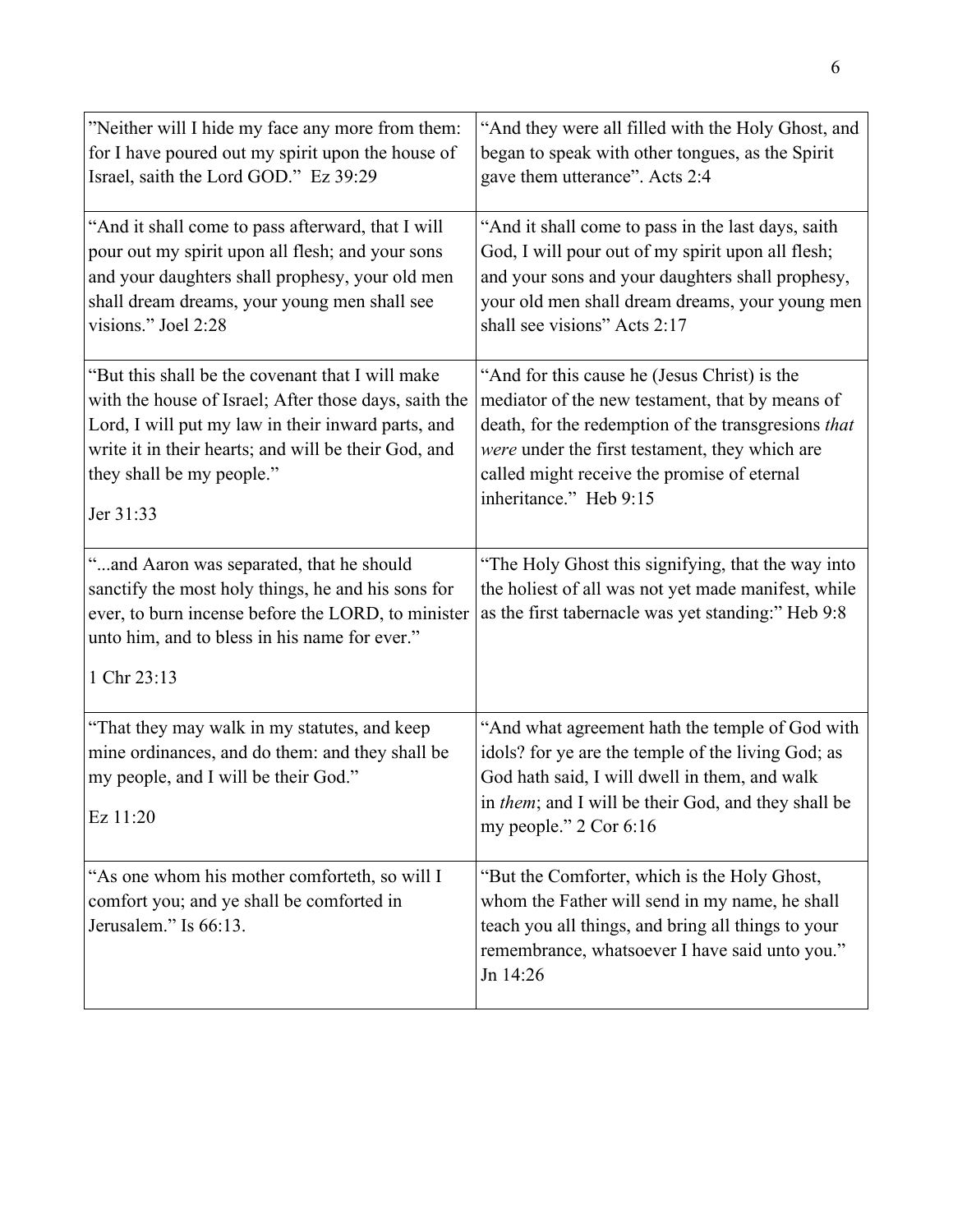| "For thus saith the LORD, Behold, I will extend      | "Be it known therefore unto you, that the salvation                                                                                                                                         |
|------------------------------------------------------|---------------------------------------------------------------------------------------------------------------------------------------------------------------------------------------------|
| peace to her (Jerusalem) like a river, and the glory | of God is sent unto the Gentiles, and <i>that</i> they will                                                                                                                                 |
| of the Gentiles like a flowing stream:" Is 66:12     | hear it." Acts 28:28                                                                                                                                                                        |
|                                                      | "And they of the circumcision which believed<br>were astonished, as many as came with Peter,<br>because that on the Gentiles also was poured out<br>the gift of the Holy Ghost." Acts 10:45 |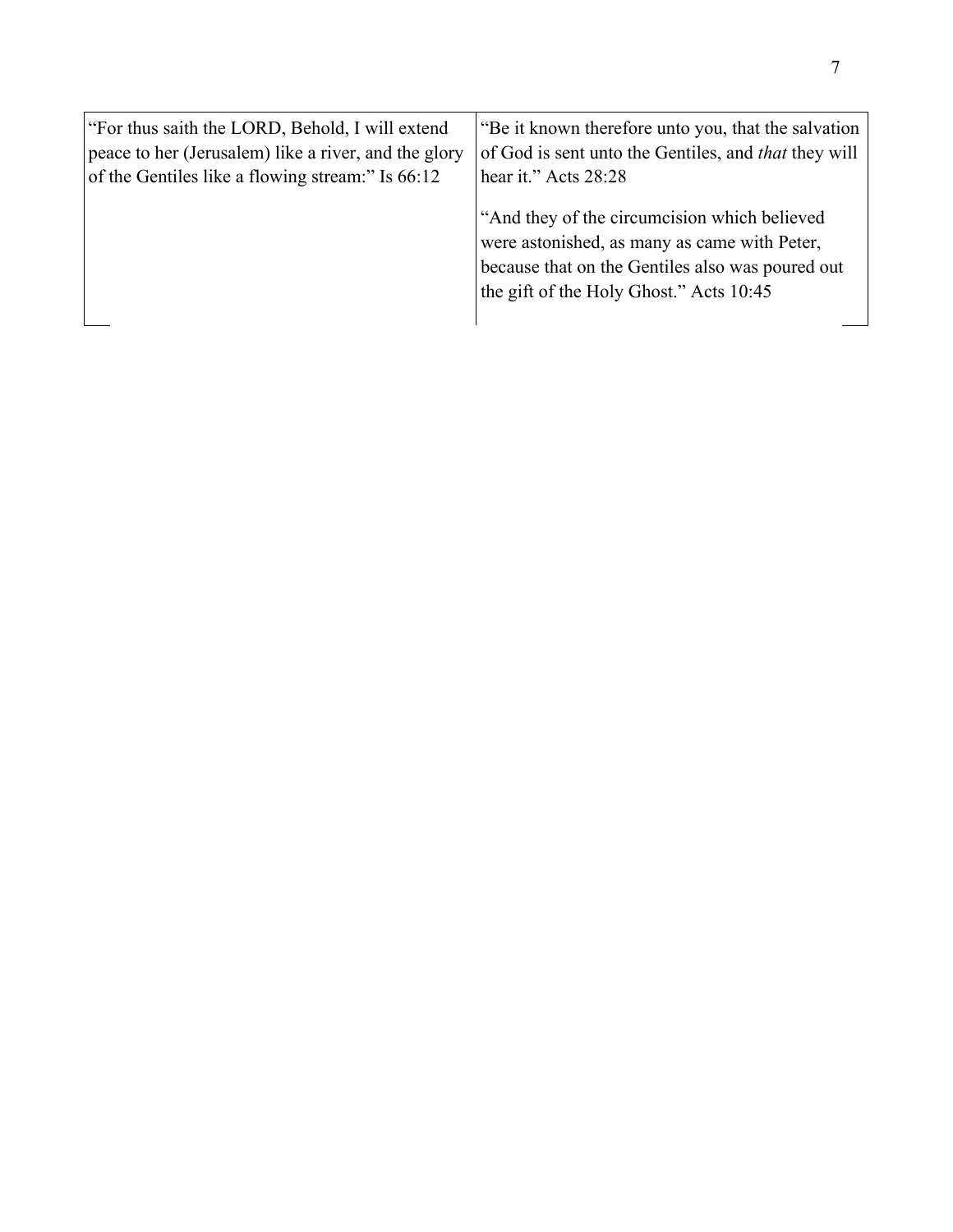#### OTHER HOLY GHOST NEW TESTAMENT PROPHECIES

The life of John the Baptist showed that he was not only the forerunner of Christ in terms of the

messages of repentance and baptism, we see from the following verses that his Messianic

anointed prophecies included the baptism of the Holy Ghost.

"I indeed baptize you with water unto repentance, but he that cometh after me is mightier than I, whose shoes I am not worthy to bear: he shall baptize you with the Holy Ghost, and with fire." (Mt 3:11)

"I indeed have baptized you with water: but he shall baptize you with the Holy Ghost." Mk 1:8 (parallel verse to Mt 3:11)

"John answered, saying unto them all, I indeed baptize you with water; but one mightier than I cometh, the latchet of whose shoes I am not worthy to unloose: he shall baptize you with the Holy Ghost and with fire:" Lk3:16 (parallel to Mt 3:11 and Mk 1:8)

The fact that Jesus himself confirmed John's message regarding the Holy Spirit should have

caused his followers to be even more convinced that something miraculous was fixing to take

place when he said:

"But the Comforter, which is the Holy Ghost, whom the Father will send in my name, he shall teach you all things, and bring all things to your remembrance, whatsoever I have said unto you." (Jn 14:26).

"And behold, I send the promise of my Father upon you: but tarry ye in Jerusalem, until ye be endued with power from on high." (Lk 24:49)

"…wait for the promise of the Father, which, saith he, ye have heard of me. For John truly baptized with water; but ye shall be baptize with the Holy Ghost not many days hence." (Acts 1:4b,5)

#### THE GREAT COMMISSION

The words of Jesus need to always be held in the highest of honor and respect, particularly when it comes to heeding His instructions to the church. The word command is found as the root of two words used in his final dialogue with the disciples in Acts 1, commandments and commanded. "Until the day in which he was taken up, after that he through the Holy Ghost had given commandments unto the apostles whom he had chosen" (v.2). "And being assembled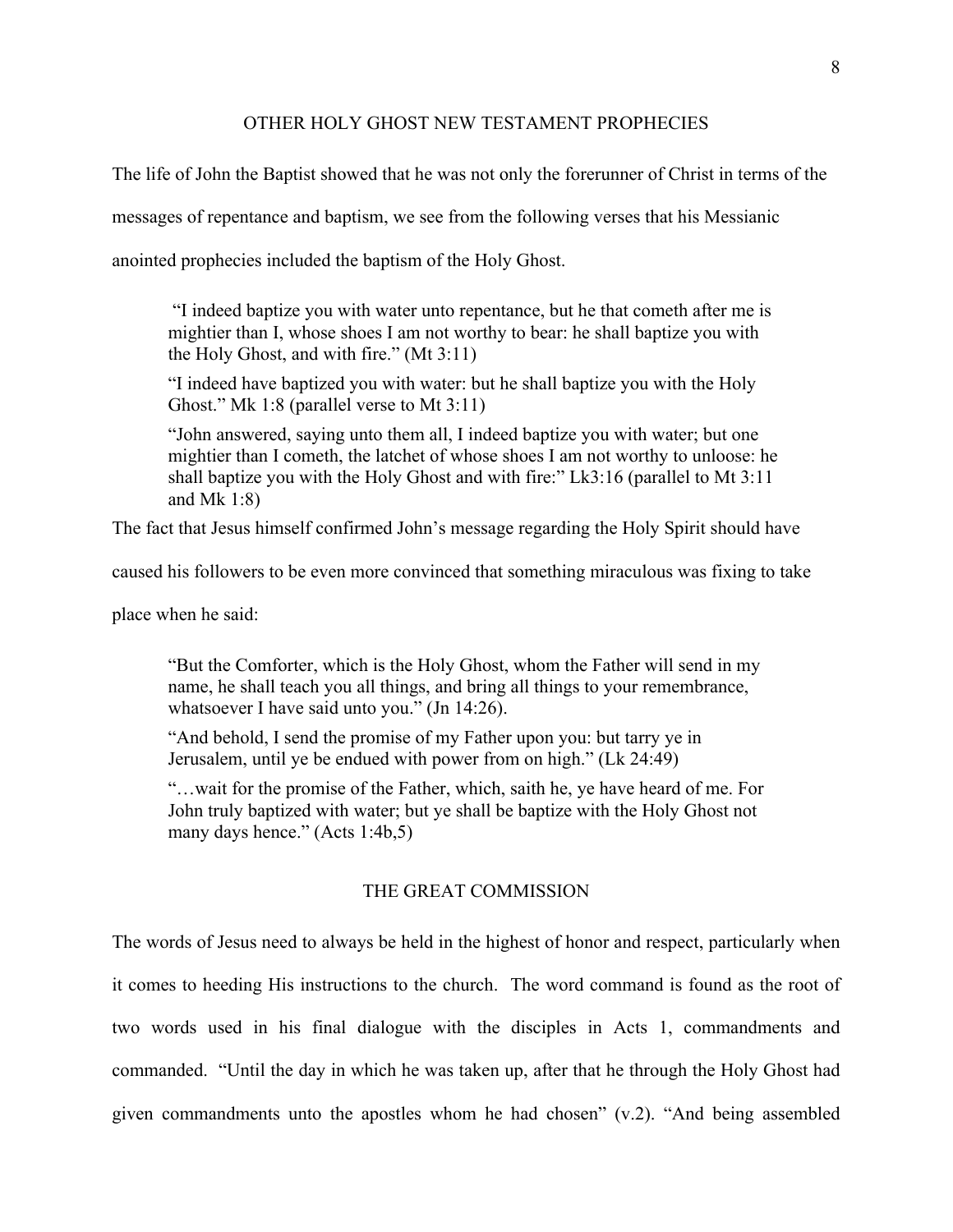together with them commanded them that they should not depart from Jerusalem, but wait for the promise of the Father, which, saith he, ye have heard of me. For John truly baptizeth with water; but ye shall be baptized with the Holy Ghost not many days hence" (v.4,5). Other Biblical references to these passages are sanctioned to be key verses in what is referred to as the Great Commission and can be found in: Mt. 28:16-20; Mk 16:15-18; and Lk 24:44-49. "the word enteilamenos is "commands," "charge," or as I have given here "orders" (Treece 1993, 3). Jesus Christ gave His disciples clear instructions, commands and/or orders that we need to pay every bit as much attention to as the 10 Commandments! The elements of the Great Commission that we heed, because his disciples heeded, along with Luke's reiteration in Acts 1:4 are: teach and preach the gospel; baptize; do so in the name of the Father, Son and Holy Ghost (Jesus), and wait for the promise, the baptism of the Holy Ghost. We see parallel usage of these scriptures along with multiple actual experiencing in the carrying out of Jesus' orders in the book of Acts. But let's first of all explore the cultural and historical facts that surrounded this important significant piece of history.

#### THE DAY OF PENTECOST

Pentecost gets its name from a Jewish celebration that took place every year when the Israelite nation would remember the "giving of the law at Mount Sinai (Tenny 1985, 94). It was always 50 days after the offering given of a wave sheaf for the Passover celebration. Other names for the Pentecost celebration were; Feast of Weeks and Day of Firstfruits. "The audience at Pentecost was Jewish (Acts 2:5), and the preaching was addressed to "men of Israel" (Acts 2:22) (Tenny 1985, 238). An upper room in Jerusalem became the gathering place of what the Bible tells us to be 120 people. Those included were Mary, Jesus' mother, the disciples and others, who, in one accord continued praying and making supplication. Just before this, they'd heard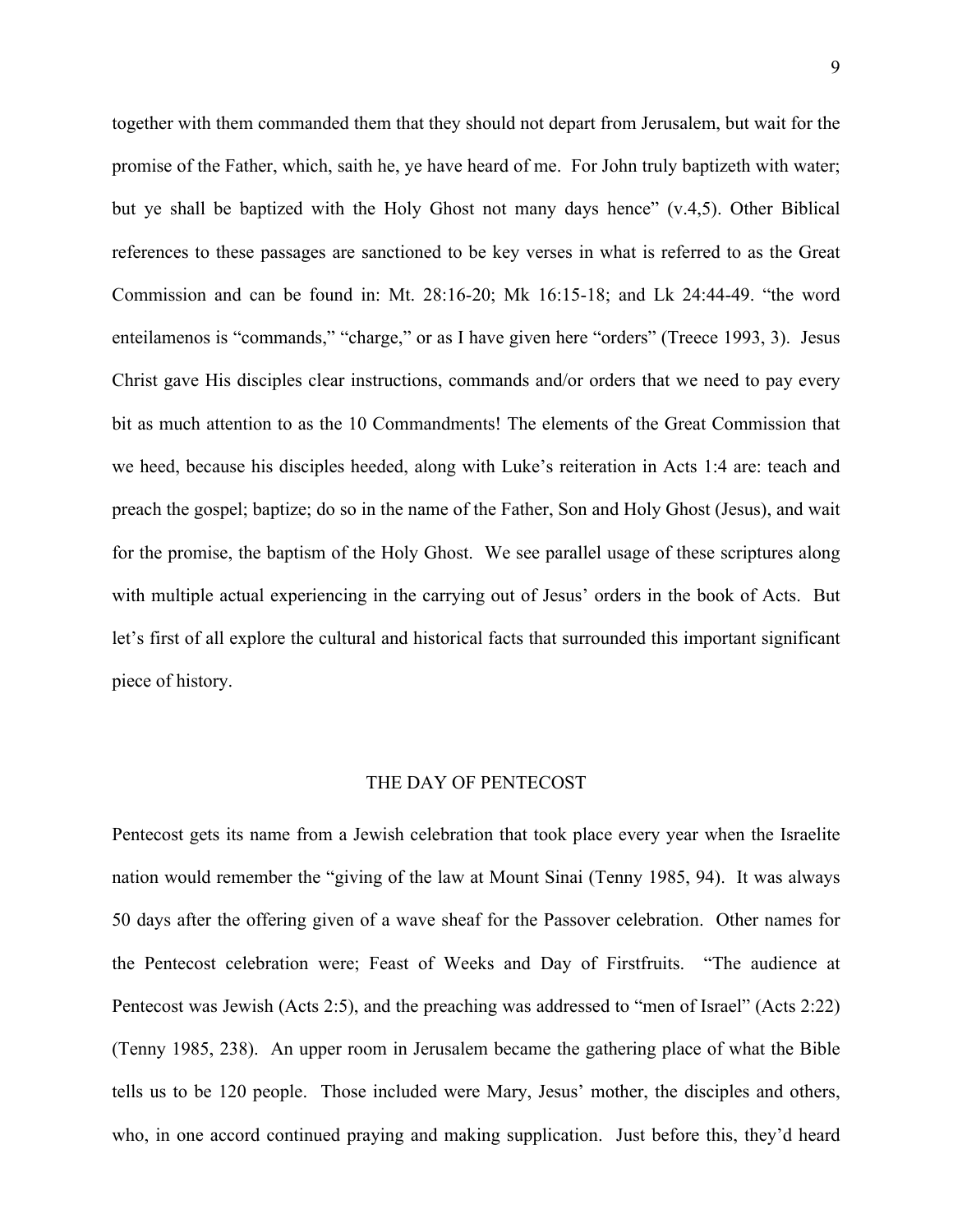Jesus' order to wait for the Holy Ghost, so they took it seriously and earnestly made a concerted effort to follow through with his instructions. (While they were waiting, the Bible says Peter stood up to speak regarding the fate of Judas who'd betrayed Jesus for 30 pieces of silver and Matthias was then chosen by the apostles to become his replacement.) We see that as Jesus' followers were in one accord in their praying and making supplication, their obedience brought them great reward as the amazing, quite out of the ordinary phenomena happened: "When the day of Pentecost was fully come, they were all with one accord in one place. And suddenly there came a sound from heaven as of a rushing mighty wind, and it filled all the house where they were sitting. And there appeared unto them cloven tongues like as of fire and it sat upon each of them. And they were all filled with the Holy Ghost and began to speak in other tongues as the Spirit gave them utterance" Acts 2:1-4. Tongues comes from the Greek word glossai and it is used in the plural form. Men from other nations understood what was being said, but those speaking the unknown language did not. Paul has made inference to speaking in tongues when he said that "there are tongues of men and of angels". And he also alluded once again to tongues "when he said that he had been 'caught up' to the third heaven and heard 'inexpressible words' (2 Cor 12:14) (Treece 1993, 38) What this means is, they now have access to an "endless source of refreshment available to them, as implied by the verse "out of his belly shall flow rivers of living water" (John 7:38) (Treece 1993, 37).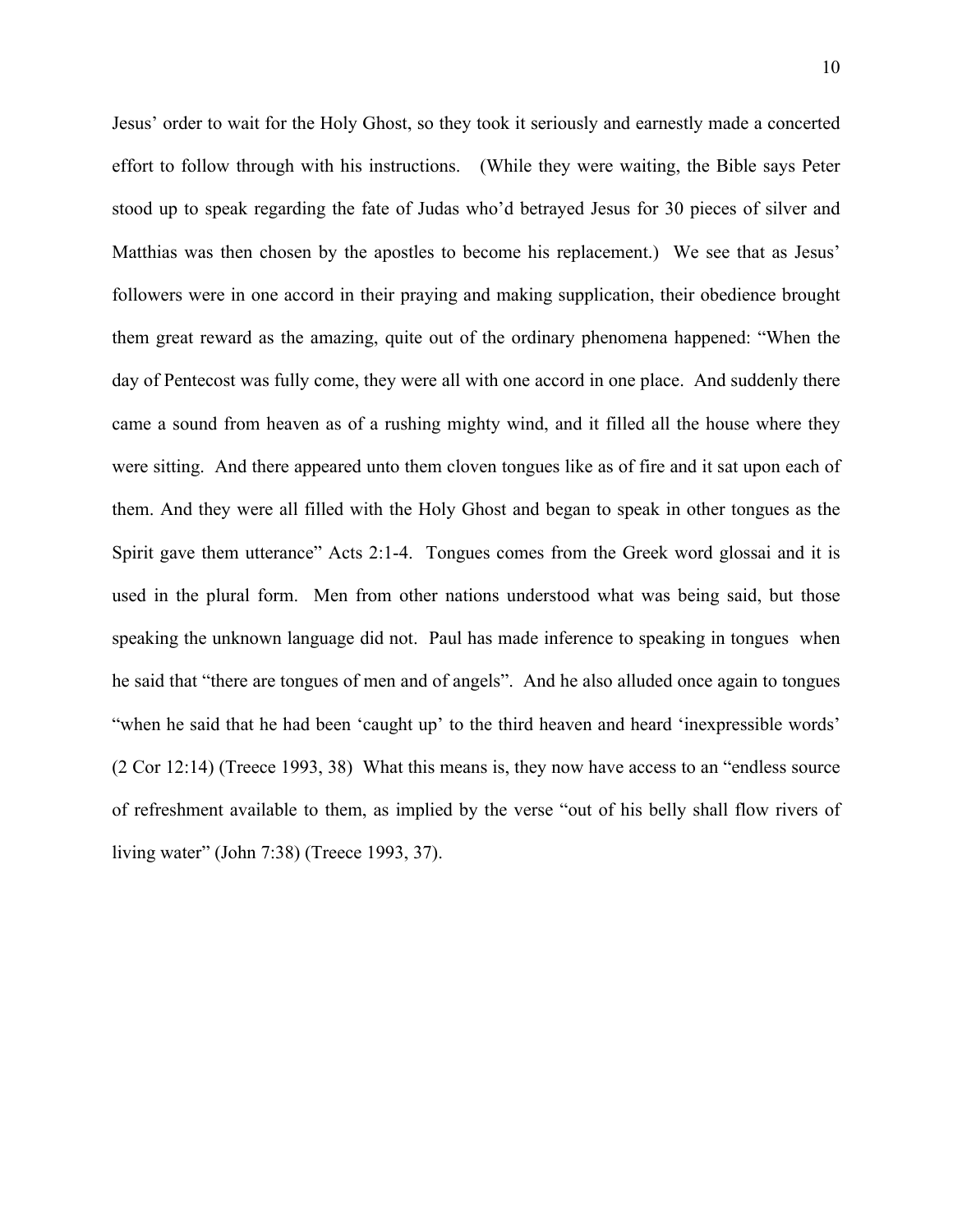#### MORE EVIDENCE OF NEW TESTATMENT HOLY GHOST BAPTISMS

On the day of Pentecost, we know that 120 received the Holy Ghost, then after Peter preached his message that explained what had happened and where to go from there, a total of about three thousand souls were "added to the church". (Acts 2:41). Peter's message contained the keys to salvation and as we remember that Jesus gave Peter the keys in Mt 16:18,19, we pay special attention to what they are: "Then Peter said unto them, Repent, and be baptized every one of you in the name of Jesus Christ for the remission of sins, and you shall receive the gift of the Holy Ghost" Acts 2:38. There are many other incidences in the book of Acts where Holy Ghost baptisms were inferred or occurred including: Acts 5:32, 8:14-17, 10:44-48, 11:14-16, 15:8 and 19: 1-7. And in the epistles, again, many more references are evident. God has used the numerous accounts of the baptism of the Holy Ghost to make a point of its significance, relevance and importance. In our efforts to totally grasp what it is we are to be getting in our comprehension, we must remember that "Authors use repetition to signal an important truth, and you don't want to miss it" (Duvall & Hays, 2012).

## WHAT ARE THE IMPLICATIONS OF THE BAPTISM OF THE HOLY GHOST IN THE LIFE OF A BELIEVER?

The Holy Ghost's influence upon our hearts is in essence, Jesus writing His law upon our heart and prophecies regarding the heart of man being changed from stoney, to the condition of flesh, which is only able to come about by the Spirit's influence (2 Cor 3:3). The book of Acts is Luke's "continuation of the gospel" where the Holy Ghost, as "the main character", "is still Jesus" (Treece, 1993). It is lovely isn't it, to see a modern day theologian accurately comprehend and attest to the connection of God, Jesus and the Holy Spirit all being one? A passage, John 1:33 makes it explicitly clear regarding this deity that we know as Jesus, "And I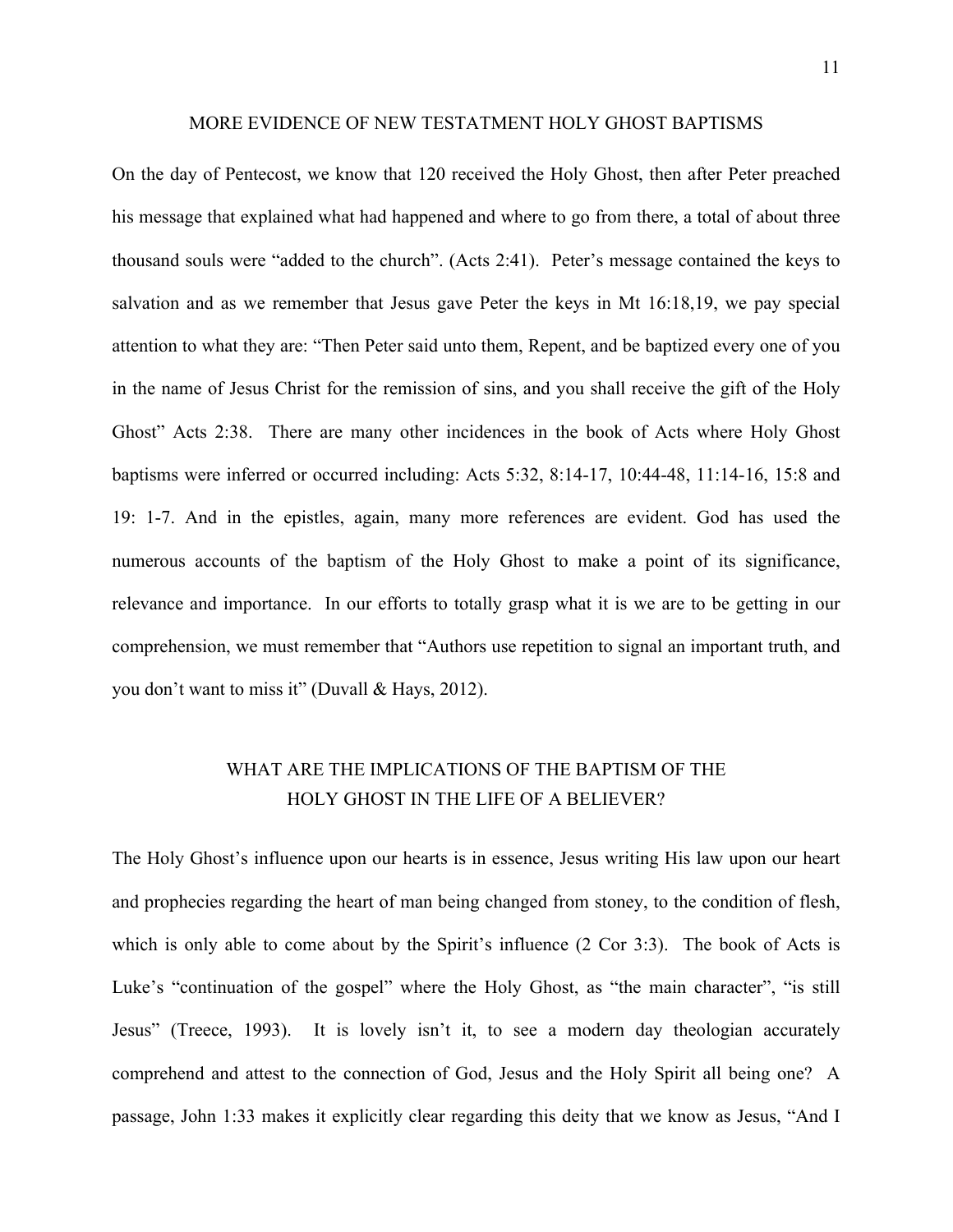knew him not: but he that sent me to baptize with water, the same said unto me, Upon whom thou shalt see the Spirit descending, and remaining on him, the same is he which baptizeth with the Holy Ghost.". (The parallel verse to this is Mt 3:11 "I indeed baptize you with water unto repentance, but he that cometh after me (Jesus) is mightier than I, whose shoes I am not worthy to bear: he shall baptize you with the Holy Ghost and with fire:".) We know from Mt 3:16 that Jesus had the spirit descend "like a dove and lighting upon him" at the time of his baptism. The spirit of God is given as a simile here, of being like a dove, which is symbolic of peace. God the Father, which is Jesus, the son, is seen to be the Prince of Peace, another parallel from the Scripture (Is 9:6). Parallel to this is just a couple of the many Scriptures, too numerous to mention, indicating that the Holy Spirit is God, and is from God, and can also be referred to as Jesus, "the main character" of our lives. (Treece, 1993) It is clearly Jesus that baptizes us with the "Holy Ghost and with fire" (Mt 3:11)!

#### BENEFITS OF HAVING THE HOLY GHOST

#### **It gives us: Scripture References**

| Strength and Power            | Acts 1:8, Acts 2:33, Acts 6:8, Ro 15:13, 1 Cor |
|-------------------------------|------------------------------------------------|
|                               | 2:4, Eph $3:16$ , Col $1:11$                   |
| Comfort and help              | John 14:26, 15:26                              |
| Guidance into all truth       | John 16:13                                     |
| Shows us things to come       | John 16:13                                     |
| Witness ability with boldness | Acts 1:8, 4:31, 5:32, 22:15                    |
| Joy                           | Acts 2:28, 8:8, 13:52, 15:2, 1 Thes 1:6        |
| Conviction of Sin             | John 16:7,8                                    |
| Remembrance of Jesus' words   | John 14:26                                     |
| Regeneration/Newness of life  | Ro 6:4, Tit 3:5, 2 Cor 5:17, Ga 6:15           |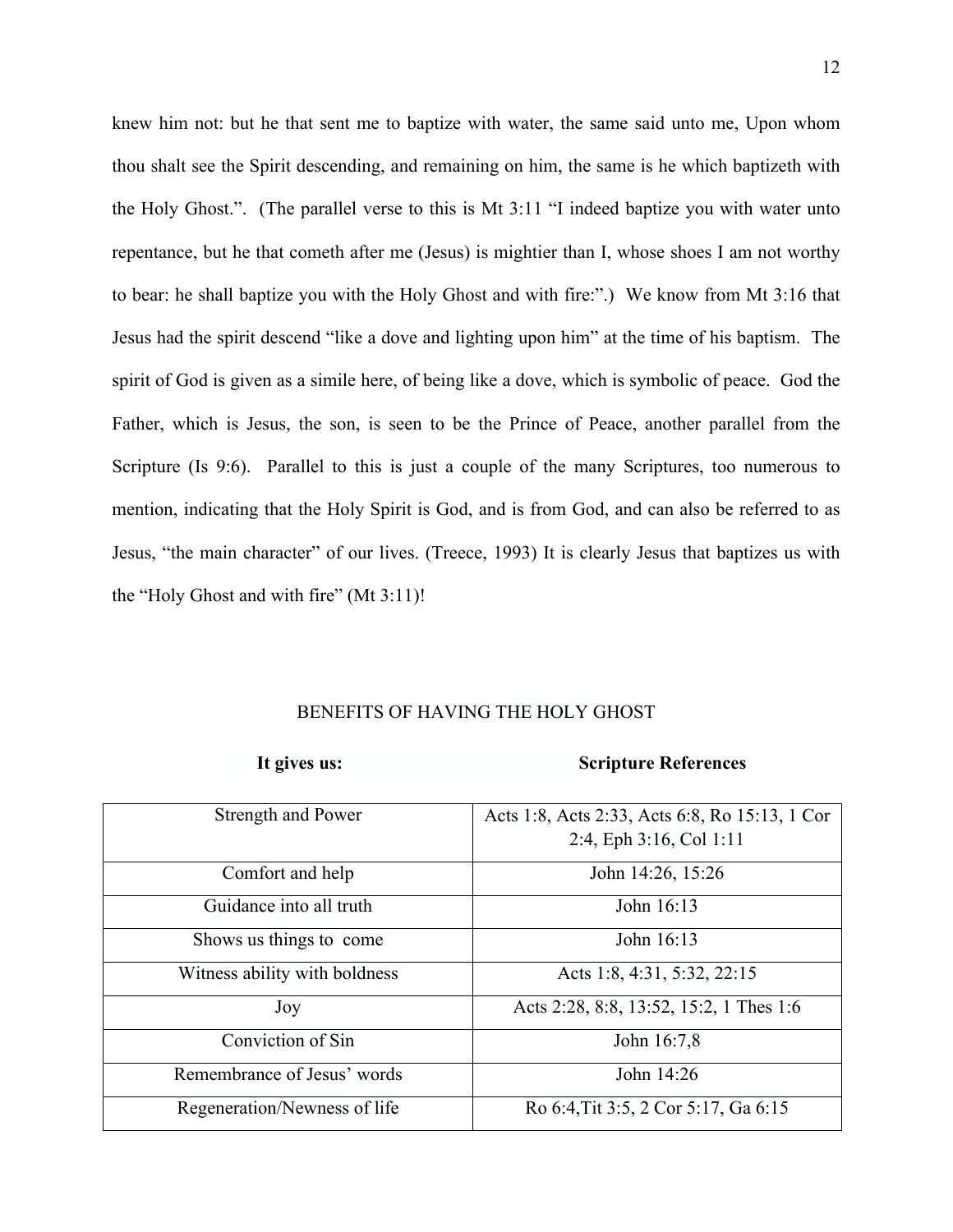| Intercessary prayer          | Ro 8:26       |
|------------------------------|---------------|
| Jesus residing in our temple | 1 Cor 6:19-20 |
| The Mind of Christ           | 1 Cor 2:14-16 |

#### PRACTICAL APPLICATION

The lesson we learn from the Old Testament event of the Tower of Babel, is that God endowed diverse tongues upon His people in order for them to follow His command to disperse and populate the earth. The New Testament outpouring, which was accompanied by another Godsanctioned language diversity, was to accomplish several things: prove that He had indeed resurrected and ascended to heaven; seal the believers with His Spirit as a king applies his seal to an important document; and to bring unity to the followers. By nature of the fact that this experience was not limited to just the Jewish nation, it proceeded to do just the opposite of the Tower of Babel, and brought people together of all nations, in purpose and passion, which amazingly enough, still does the same today! (Treece 1993, 38,39). We need to follow the keys given to Peter to fully understand the salvation message that Acts carries in 2:38, but first we must have faith to believe it.

#### BELIEVE

The initial step, to believe, is of utmost importance if one is to be filled with the Holy Ghost. It's the same as having faith in the one true God, the one that suffered and died on the cross for our sins. "For without faith, it is impossible to please him: for he that cometh to God must believe that he is, and that he is a rewarder of them that diligently seek him" (Heb 11:6). It's important to follow up our belief with action. "For as the body without the spirit is dead, so faith without works is dead also" (Ja 2:26).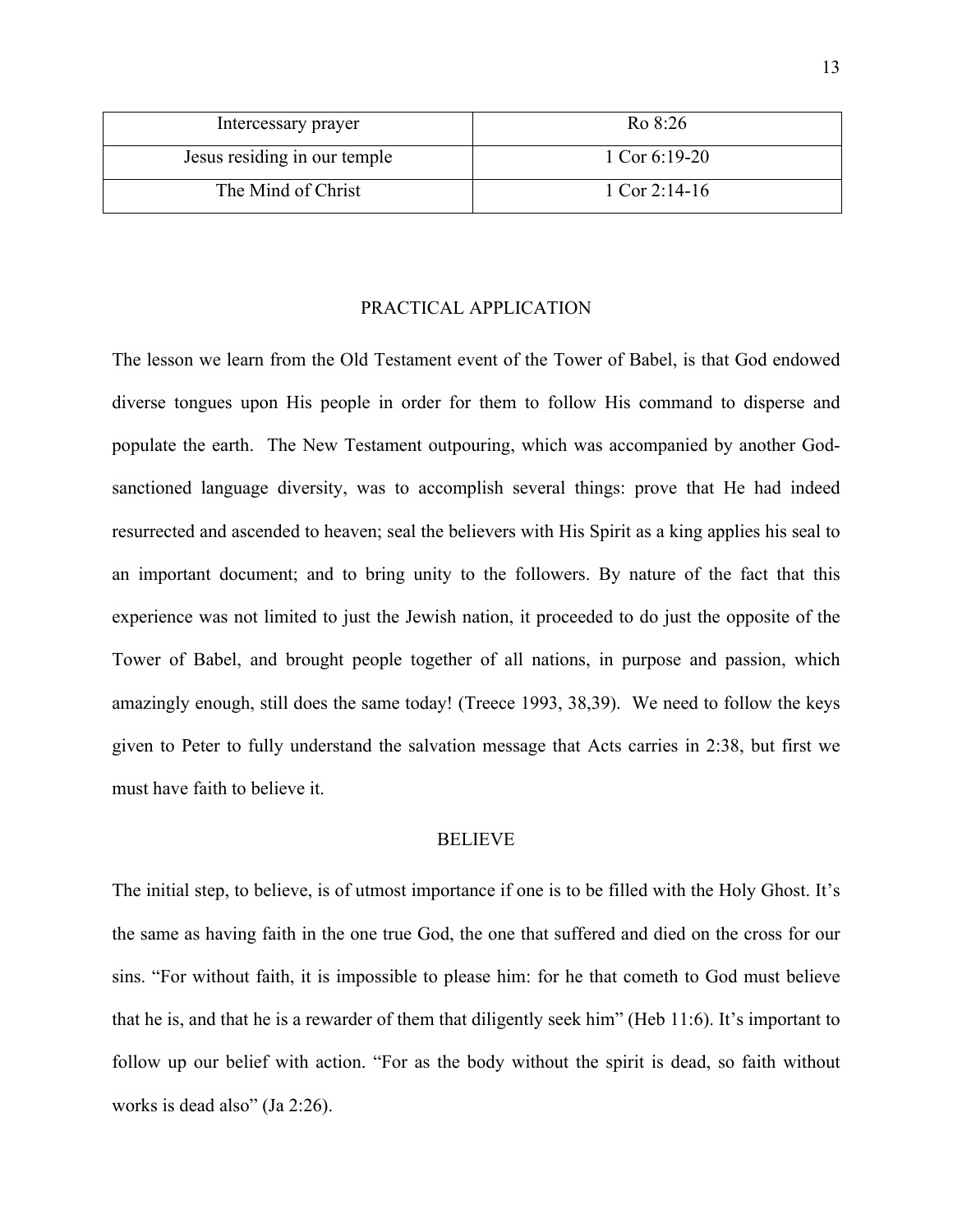#### REPENTANCE

Repent comes from the Greek word metanoeo and means that change will come to a person's life once they have experienced a "Godly sorrow". "Paul said to the Corinthians, "Now I am rejoicing, not that you were grieved, but that you were grieved unto repentance; because you were grieved according to God (or with regards to God)" 2 Cor 10:9 LW (Treece 1993, 75). So, we see, it's not just a "change of one's mind", but of one's life, and/or lifestyle (Treece 1993,75). The dictionary definition of repent, states that one will feel remorse and regret for one's behavior. 2 Cor 7:10a tells us that "godly sorrow worketh repentance to salvation". It is imperative that this step happen as a precursor to one receiving the Holy Ghost. If one has not asked God to forgive them of their sins, and purposed in their heart to make a concerted effort to change, then they are not ready to receive God's spirit. Other verses that bring home the point of the necessity of repentance are: 2 Cor 7:8-10, 2 Tim 2:24-26, Heb 6:1-3, 2 Pet 3:9, Acts 3:19, Ro 10:10 and Is 59:2. According to Easton's Bible dictionary, repentance involves four elements: "a true sense of sinfulness, an apprehension of God's mercy in Christ, an actual hatred of sin (Psa 119:128, Job 42:5, 6 and 2 Cor 7:19) and turning from it to God; and a persistent endeavor after a holy life in a walking with God in the way of his commandments." Carrying one's guilt and shame to the foot of the cross is the beginning of a life of liberty and joy, but it does come with a price, the price of being humble and being willing to admit that you are a sinner, in need of a Savior.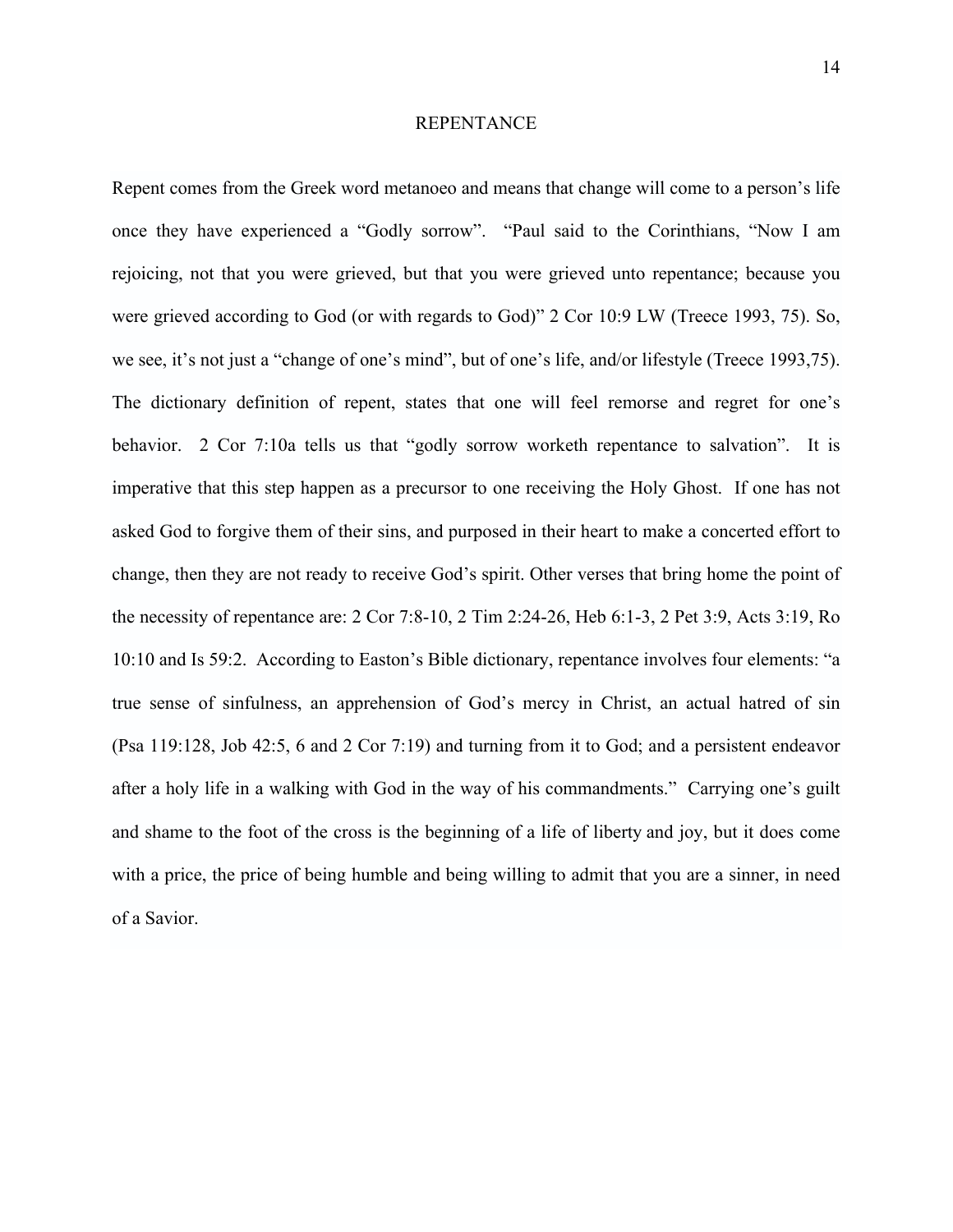#### BAPTISM IN THE NAME OF JESUS CHRIST

1 Peter 3:21a says that "baptism now saves us, not the removal of the filth of the flesh, but the answer of a good conscience toward God". We follow the apostle's example of being immersed, for baptism comes from the Greek word Baptizo, which means to immerse, or make fully wet. This is the water portion of Jesus' instruction to be born again of the water and the spirit in John 3:5. Our sins become remitted, washed away, when we are baptized according to Acts 2:38. More verses that confirm the need for us to be baptized are: Mk 16:16, Ro 6:4, Col 2:11,12, Ga 3:27, Acts 10:47-48, Acts 19:5. We use the name of Jesus Christ when we baptize, for "in Him dwelleth all the fullness of the Godhead bodily" (Col 2:9). And, "there is none other name under heaven given among men, whereby we must be saved" Acts 4:12b. Having His name applied to our life in baptism is exactly how the Apostles did it, and they were being obedient to Jesus, like we need to be.

#### RECEIVING THE HOLY GHOST

Receiving the Holy Ghost is the most exciting experience one can ever have and at the same time, the most peaceful and joyful. Is 28:12 speaks of the rest that the Spirit brings, which causes the weary to rest. We bring our weary lives, our desperate situations, our seemingly hopeless cases and lay them at the feet of Jesus. We know that it's a pitiful offering, but we are offering up our lives as a "living sacrifice, holy and acceptable unto God"(Ro 12:1a). He makes us holy, when He fills us with His Spirit. We must identify with the death, burial and resurrection of Jesus in order to be filled with His Spirit. We do this through the steps of repentance and baptism in His name. Romans 6:4 tells us "Therefore we are buried with him by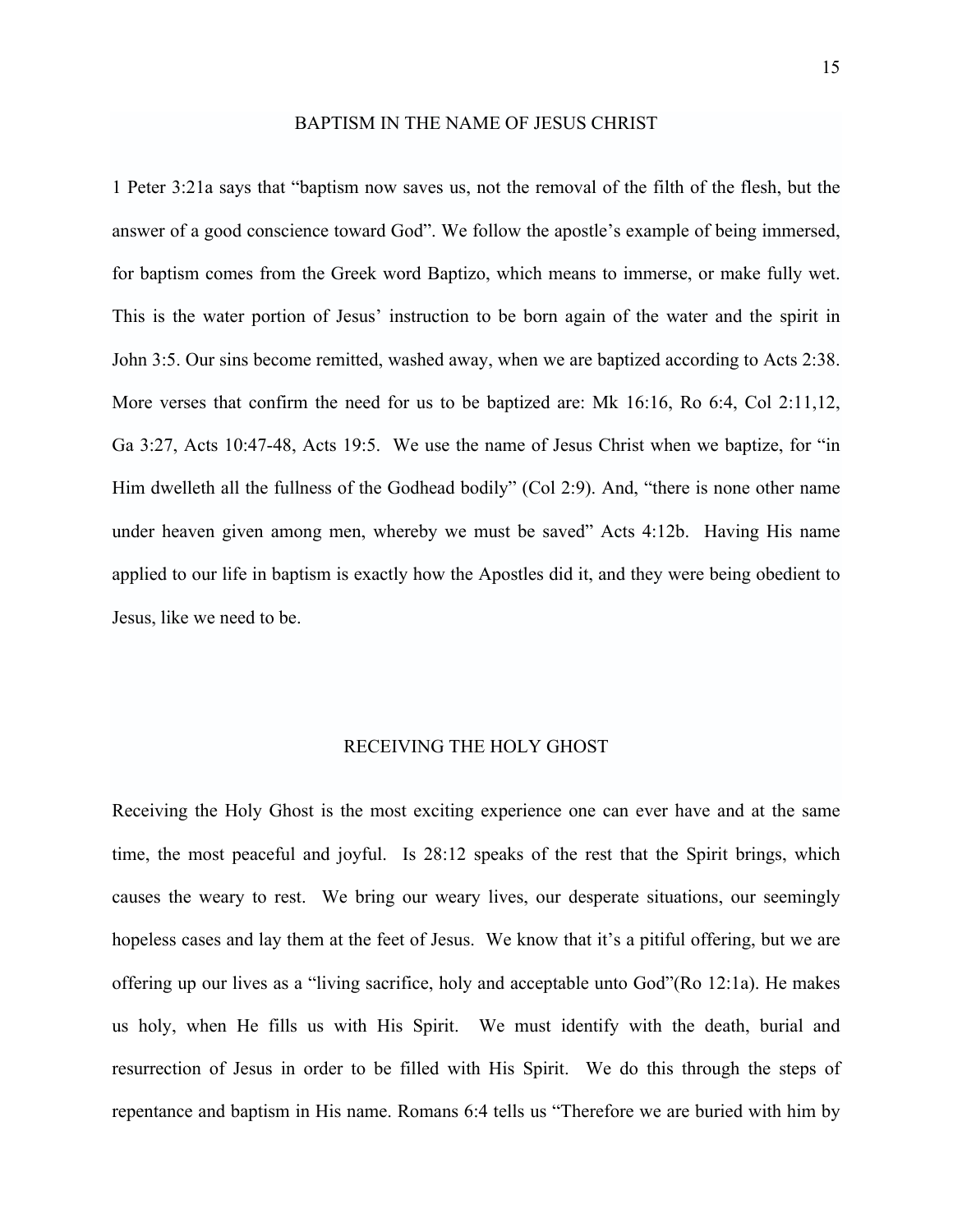baptism into death, that like as Christ was raised up from the dead by the glory of the Father, even so we also should walk in newness of life". Receiving the Holy Ghost, just like they did on the day of Pentecost is the final step in securing our salvation, although we need to continue in the faith to be assured of continual spiritual security. 1 Tim 1:3b Paul told Timothy to "remain in Ephesus that you may charge some that they teach no other doctrine…" and then later he admonished "Take heed to yourself and to the doctrine. Continue in them, for in doing this you will save both yourself, and those who hear you". 1 Tim 4:16.

When you actively seek God in prayer, and learn to talk to Him as your best friend, out loud, you are beginning the process of the spiritual connection He has for you. Find a place where there are no distractions, ask Him to forgive you of all of your sins, and empty yourself out to Him. Thank Him for forgiving you and ask Him to fill you with His Spirit. If you love Him and seek Him with all of your heart, soul, mind and strength, you will find Him. Purpose to serve Him with all of your mind, soul, heart and strength, and you will find yourself communing with God with your spirit connecting with His Spirit, and you will begin to speak in a language that feels and sounds strange. Let the peace of God flood your soul as you do, and let his love overwhelm you like a flood. You are being made into a new creation. "Therefore if any man be in Christ, he is a new creature: old things are passed away; behold all things are become new" (2 Cor 5:17).

#### **CONCLUSION**

What began as a Jewish feast celebration is now the anniversary of the Christian church, the Day of Pentecost (Tenny 1985, 239-240)! This has become the Christian church's mantra that Jesus is not dead. He did indeed arise from the dead, and ascended into heaven. "Peter declared it to be a fulfillment of the prophecy of Joel (Acts 2:16-20) and a proof of the resurrection of Christ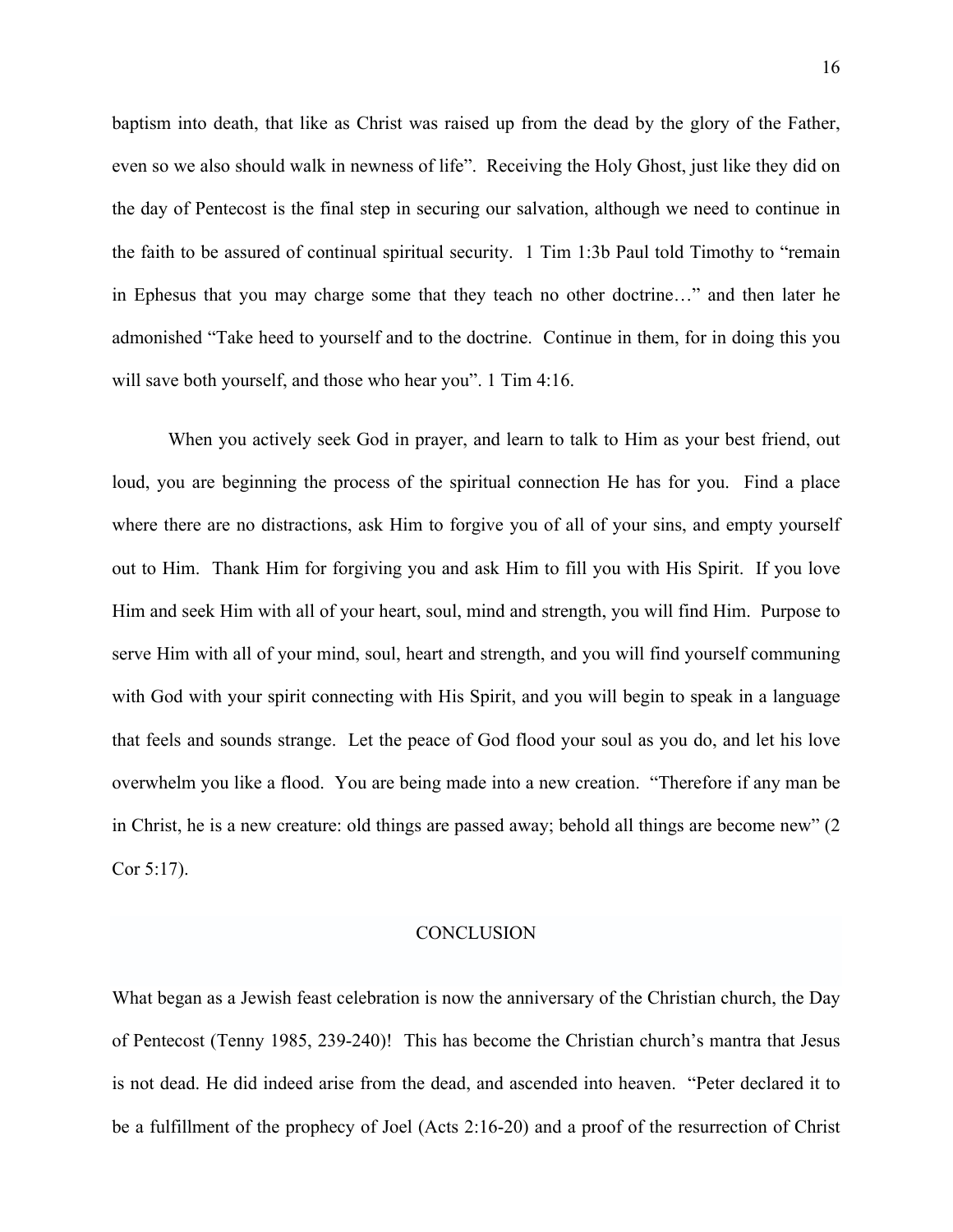(Acts 2:32-36). "The book of Acts is said to be the centerpiece of the entire Bible" (Treece 1993) The Old Testament prophecies and its foundational, spiritual and functional structure orchestrated the bringing in of a new covenant. This new covenant is the Spirit of God being breathed into an individual's very core of existence. It is referred to as the baptism of the Holy Ghost or Holy Spirit (Heb 8:5, 10:1). The New Testament gospels of the life of Jesus Christ and His words regarding His Spirit offer many preceding acclamations of the coming Holy Spirit of experience. The Old Testament Prophets heard God, the New Testament disciples heard Him, saw him with their eyes and felt him with their hands, but it wasn't until the day of Pentecost that they actually experienced Him. Spiritual communion, total intimate spiritual engagement and immersion was now available to all of mankind.

The New Testament was a new covenant itself in the way God dealt with mankind and the way the Jewish nation conducted the business of the church. But once the Holy Ghost was poured out on the day of Pentecost, it changed everything, including the mode of water baptism. Under this latest and greatest covenant, baptism in his name is now the mandate for mankind, so that He knows we are recognizing and endorsing the new way in which He now interacts with us, through His Spirit. The death, burial and resurrection of Jesus Christ foreshadowed all of the steps to salvation, and we identify ourselves with Him in our own personal death, burial and resurrection: death at repentance; burial at water baptism and resurrection with the baptism of the Holy Ghost

Once again, Acts is referred to as a Bible "centerpiece", in the calculating of the events that preceded it, and followed it. (Treece, 1993) It signifies the pivotal point on which the Kingdom of God swings the spiritual pendulum. What was once available to a specific group of people (the Jewish nation), is now available to all of mankind, the favor of God. Mind blowing, and yet at the same time, scandalous, for the implications of the new covenant and the disciple's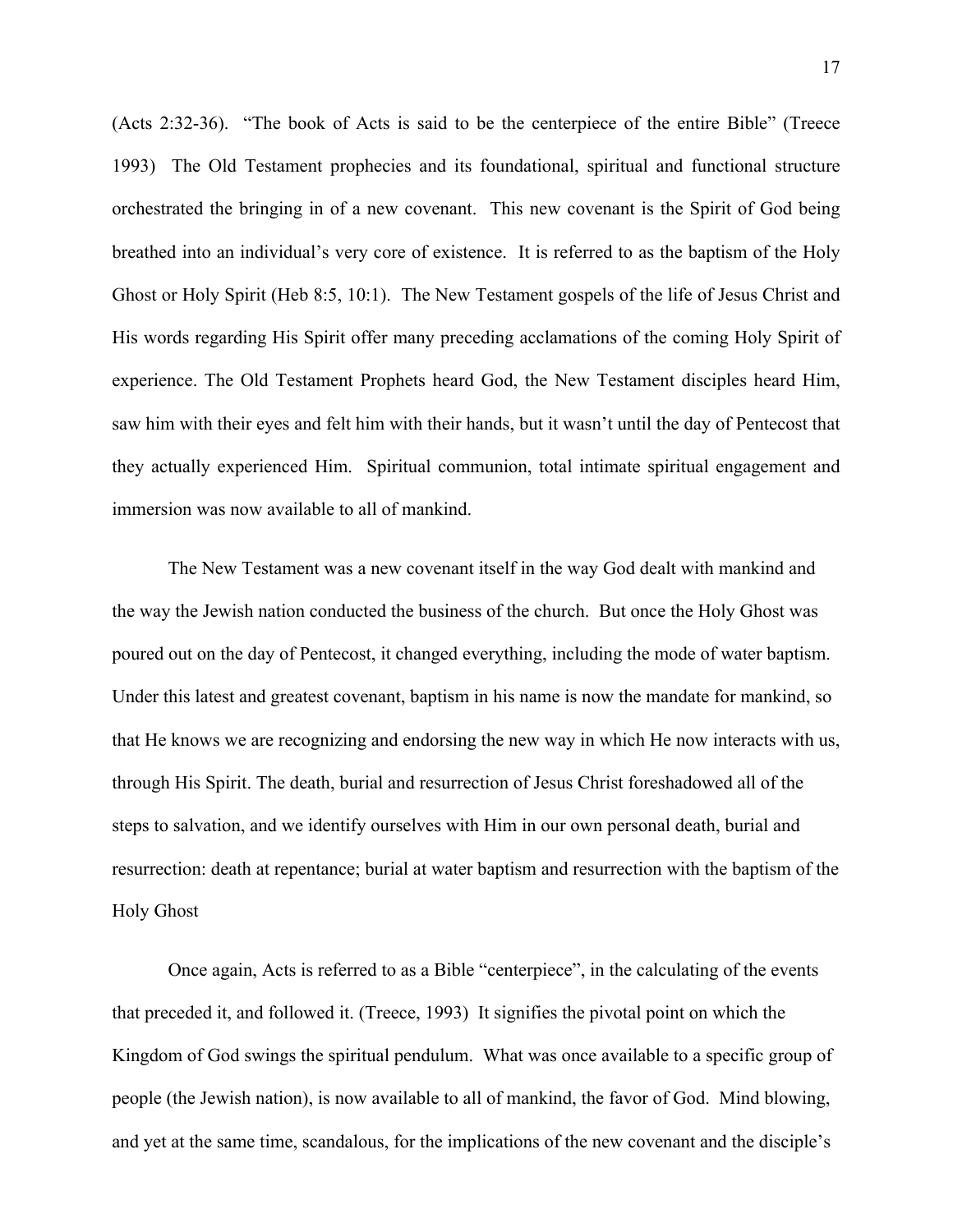faithful obedience to the gospel "turned the world upside down" (Acts 17:6). "This thing was not done in a corner" and removes all excuses of not being able to have God's favor in one's own life (Acts 26:26).

Much of what is documented in this paper is not generally taught in most mainstreamed religious organizations that call themselves churches. Let it be known that the same Holy Spirit that came upon those in the Upper Room on the day of Pentecost and in other Acts accounts, still fills people today the same way as He did then. Think about the benefits of what having the Spirit of the God living in you could do for you. "Behold, I stand at the door and knock: if any man hear my voice, and open the door, I will come in to him, and will sup with him, and he with me" (Rev 3:20).